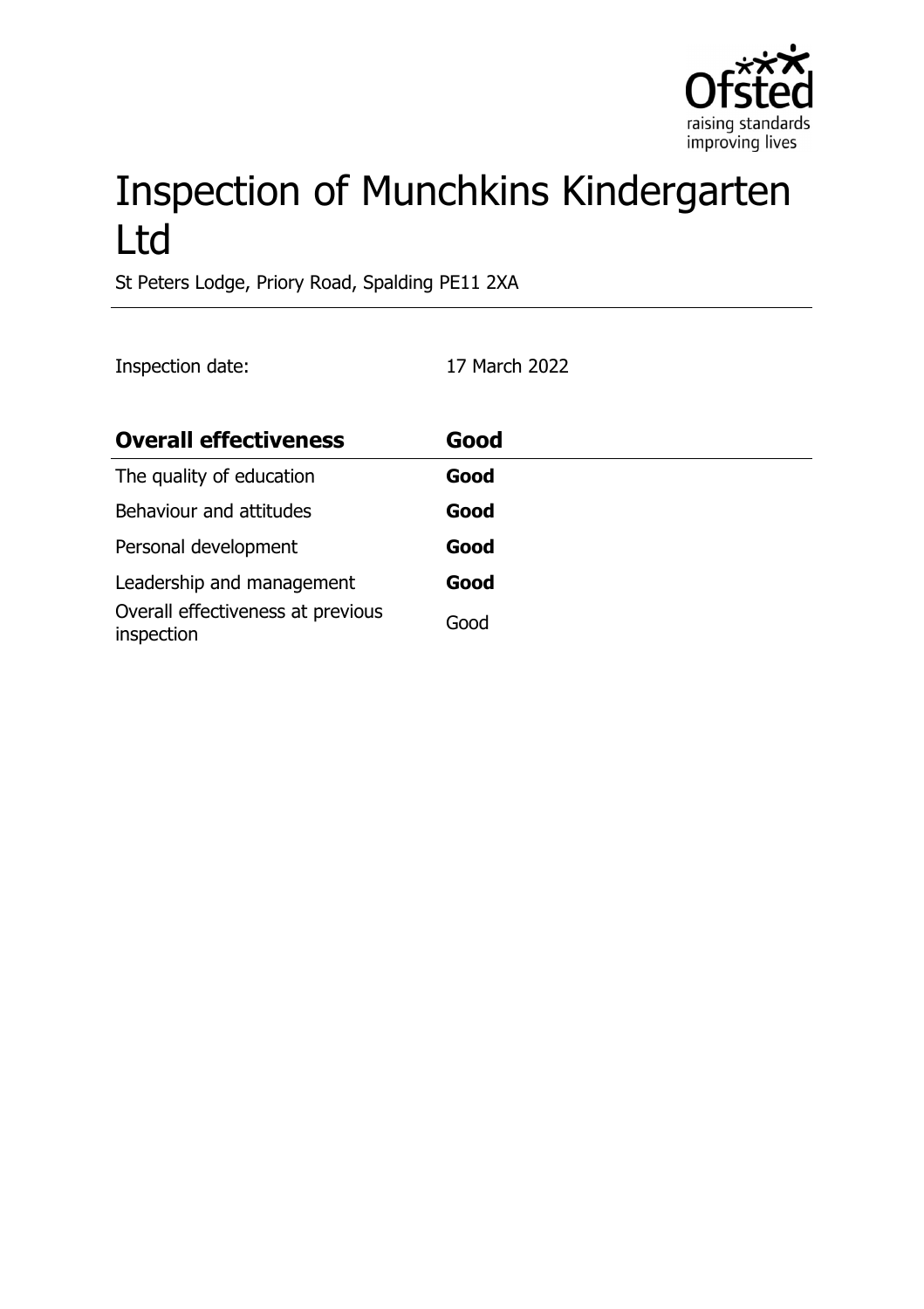

# **What is it like to attend this early years setting?**

#### **The provision is good**

Children are busy, engaged and happy in this welcoming, inclusive kindergarten. Staff instinctively know each individual child's needs. They recognise when babies are tired and when toddlers may need to go outdoors to explore in the fresh air. Children enjoy the changes staff make to activities that bring a sense of wonder and exploration. For example, when digging in the vegetable patch, the discovery of a worm delights children and renews their focus. They take turns to hold it. Children share their ideas with staff about the animal habitat they are creating. They answer questions from staff about what their animals might eat, they say, 'giraffes eat leaves'. Staff challenge children further as the habitat and animals grow by asking, 'what might a penguin eat'.

Toddlers enjoy exploring the sensory experiences staff have created for them, following on from seeing butterflies outside. Children use their senses to touch and taste cereals, while they discover hidden pretend butterflies. Babies confidently articulate what they know and have remembered. For example, when painting they clearly recall making handprints and re-create this. Children behave well. This is because staff have clear expectations of appropriate behaviour, for example when children move from the pre-school room to the outdoor play space. Children listen to adults who guide them to hold the 'walking loops' as they move alongside the road.

## **What does the early years setting do well and what does it need to do better?**

- $\blacksquare$  The kindergarten is an extremely inclusive setting, and staff ensure they include all children in the activities and experiences. The owner has a clear vision, which she communicates to her staff team. The team work together to deliver good quality experiences across all areas of learning. However, there is scope to make even better use of one-to-one meetings to raise the quality of teaching to a consistently high level.
- $\blacksquare$  Staff place a high priority on encouraging children of all ages to develop their physical skills, both indoors and outdoors. Outdoors, there is ample room to run around and climb, along with places to dig and explore. Indoors, staff support babies to explore their environment. Staff encourage them to stand against fixed furniture and cruise around the room.
- $\blacksquare$  Staff have a sequenced curriculum which focuses on what children need to learn next. There is a strong emphasis on developing children's speech and language skills. Since the COVID-19 pandemic and with a high number of children who speak English as an additional language, staff have placed a focus on this area of learning. Staff in the baby room repeat and emphasise single words. Staff working with toddlers use a running commentary when playing alongside children. Staff in the pre-school room ask valuable questions that allow children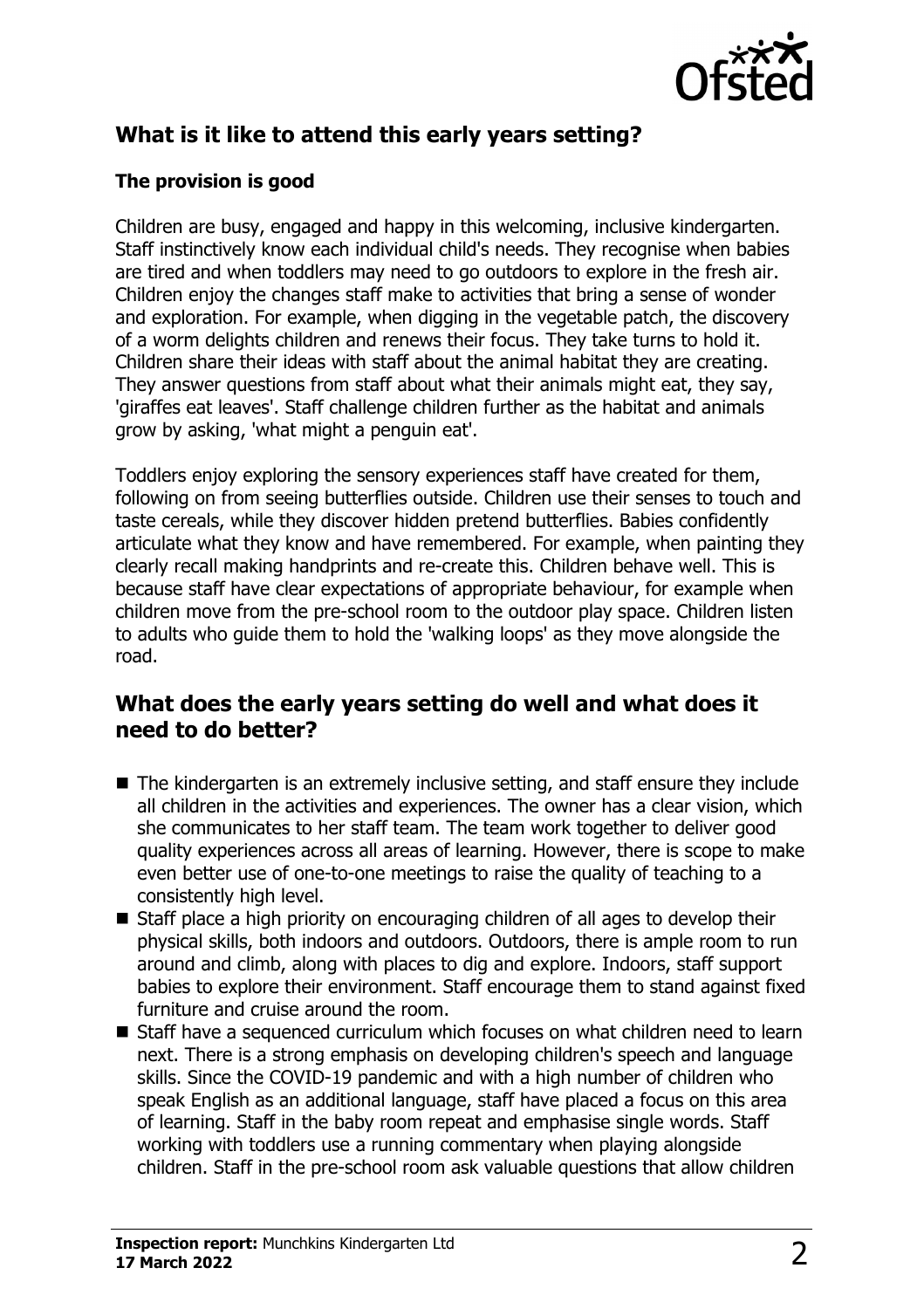

time to think and respond.

- Staff encourage children to think about each other's feelings. One example of this is when babies want to interact with their peers, but their peers do not like this. Staff gently explain, that while their attention is kind, they must appreciate their friends are sometimes not happy with it. This early support encourages even the youngest children to consider their actions.
- $\blacksquare$  Children develop a love of book and stories. They sit down to listen to stories with a group. Staff animatedly read books, the story becomes interactive as children recreate animal noises. Furthermore, children access books to look at independently during free play.
- Overall, staff encourage children to gain independence skills as they make choices about their play. However, staff can be overly helpful. For example, they do not support toddlers and pre-school children to attempt to put on their own outdoor clothing. This means that children are not being as independent as they could be.
- Staff are particularly responsive to children's individual emotional needs. Baby room staff are on hand for cuddles when needed. Toddlers confidently engage visitors in their play. Pre-school children who have special educational needs and/or disabilities (SEND) happily go for cuddles with staff, who are attentive to their needs and know instinctively what the children need.
- $\blacksquare$  Staff recognise that children who have lived through the COVID-19 pandemic have had reduced experiences to interact with other children. Therefore, there are good opportunities within the kindergarten sessions to encourage peer-onpeer relationships.
- $\blacksquare$  The support in place for children with SEND and those receiving additional funding is good. Parents and carers report that staff go above and beyond to support them and their children. The owner and management team work closely with other professionals and swiftly put plans in place to ensure that children and their families have the help that they need.

# **Safeguarding**

The arrangements for safeguarding are effective.

The owner and staff have a sound knowledge of the possible indicators of abuse. They know how to make a referral to the relevant agencies in the event of a concern about a child's welfare. Children who are potentially vulnerable and/or disadvantaged are fully supported through the partnerships staff have with their families, carers and professionals from other agencies, such as social workers. Staff carry out daily risk assessments and they supervise children well as they play. Children learn how to keep themselves safe, such as in the pre-school room, when they manage to use steps safely and hold onto the handrail as they access the steps.

# **What does the setting need to do to improve?**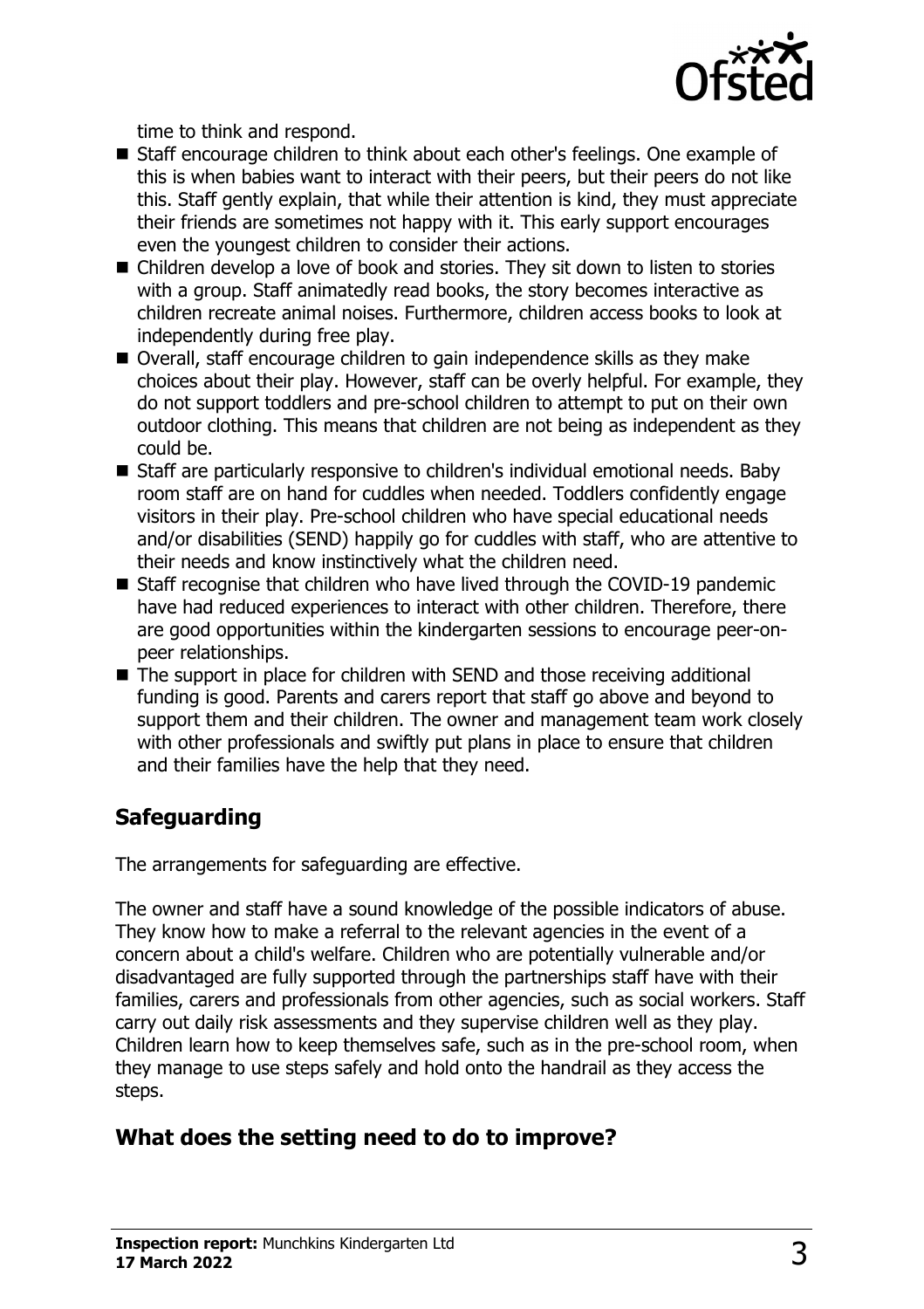

#### **To further improve the quality of the early years provision, the provider should:**

- target staff one-to-one meetings to raise the quality of education to the highest level
- $\blacksquare$  embed independence skills in daily activities, so children develop the skills they need for the future.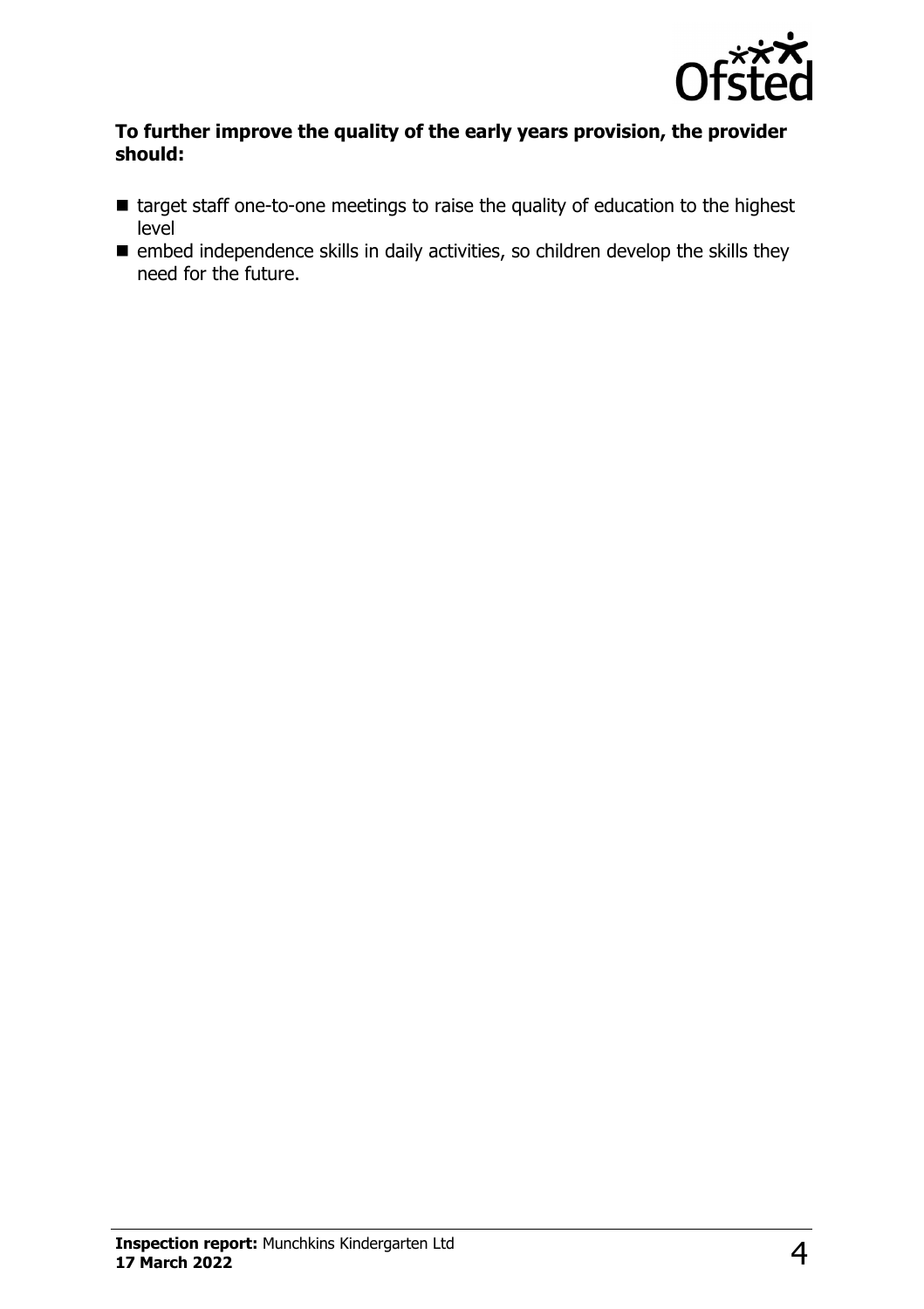

| <b>Setting details</b>                              |                                                                                      |
|-----------------------------------------------------|--------------------------------------------------------------------------------------|
| Unique reference number                             | EY358868                                                                             |
| <b>Local authority</b>                              | Lincolnshire                                                                         |
| <b>Inspection number</b>                            | 10219728                                                                             |
| <b>Type of provision</b>                            | Childcare on non-domestic premises                                                   |
| <b>Registers</b>                                    | Early Years Register, Compulsory Childcare<br>Register, Voluntary Childcare Register |
| Day care type                                       | Full day care                                                                        |
| Age range of children at time of<br>inspection      | $0$ to 4                                                                             |
| <b>Total number of places</b>                       | 70                                                                                   |
| Number of children on roll                          | 94                                                                                   |
| Name of registered person                           | Munchkins Kindergarten Limited                                                       |
| <b>Registered person unique</b><br>reference number | RP527152                                                                             |
| <b>Telephone number</b>                             | 01775 718708                                                                         |
| Date of previous inspection                         | 25 August 2016                                                                       |

## **Information about this early years setting**

Munchkins Kindergarten Ltd registered in 2007. They are in Spalding, Lincolnshire. The kindergarten employs 19 members of childcare staff. Of these, 13 hold appropriate early years qualifications at level 3 and above. The kindergarten opens from Monday to Friday, all year round. Sessions are from 7am to 5.45pm. The kindergarten provides funded early education for two-, three- and four-year-old children.

## **Information about this inspection**

**Inspector** Sharon Alleary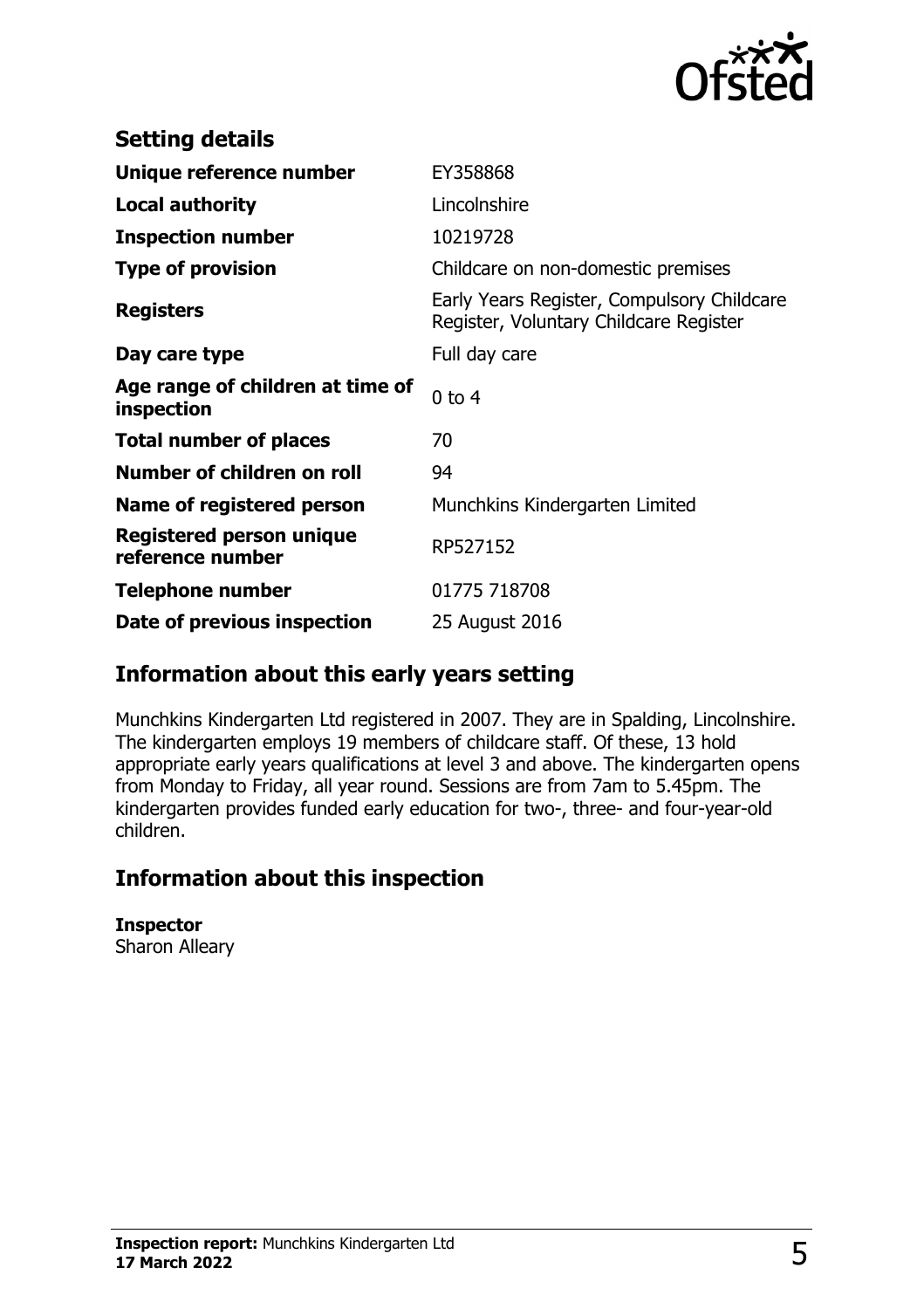

#### **Inspection activities**

- $\blacksquare$  This was the first routine inspection the provider received since the COVID-19 pandemic began. The inspector discussed the impact of the pandemic with the provider and has taken that into account in their evaluation of the provider.
- $\blacksquare$  The owner, deputy manager and the inspector completed a learning walk together of all areas of the kindergarten and discussed the early years curriculum.
- $\blacksquare$  Staff and children spoke to the inspector during the inspection.
- $\blacksquare$  The inspector observed the quality of education being provided indoors and outdoors and assessed the impact that this was having on children's learning.
- $\blacksquare$  The deputy manager and the inspector carried out a joint observation together.
- The inspector looked at relevant documentation and evidence of the suitability of staff working in the kindergarten.
- $\blacksquare$  The inspector spoke to several parents and took account of written testimonials offered.

We carried out this inspection under sections 49 and 50 of the Childcare Act 2006 on the quality and standards of provision that is registered on the Early Years Register. The registered person must ensure that this provision complies with the statutory framework for children's learning, development and care, known as the early years foundation stage.

If you are not happy with the inspection or the report, you can [complain to Ofsted](http://www.gov.uk/complain-ofsted-report).